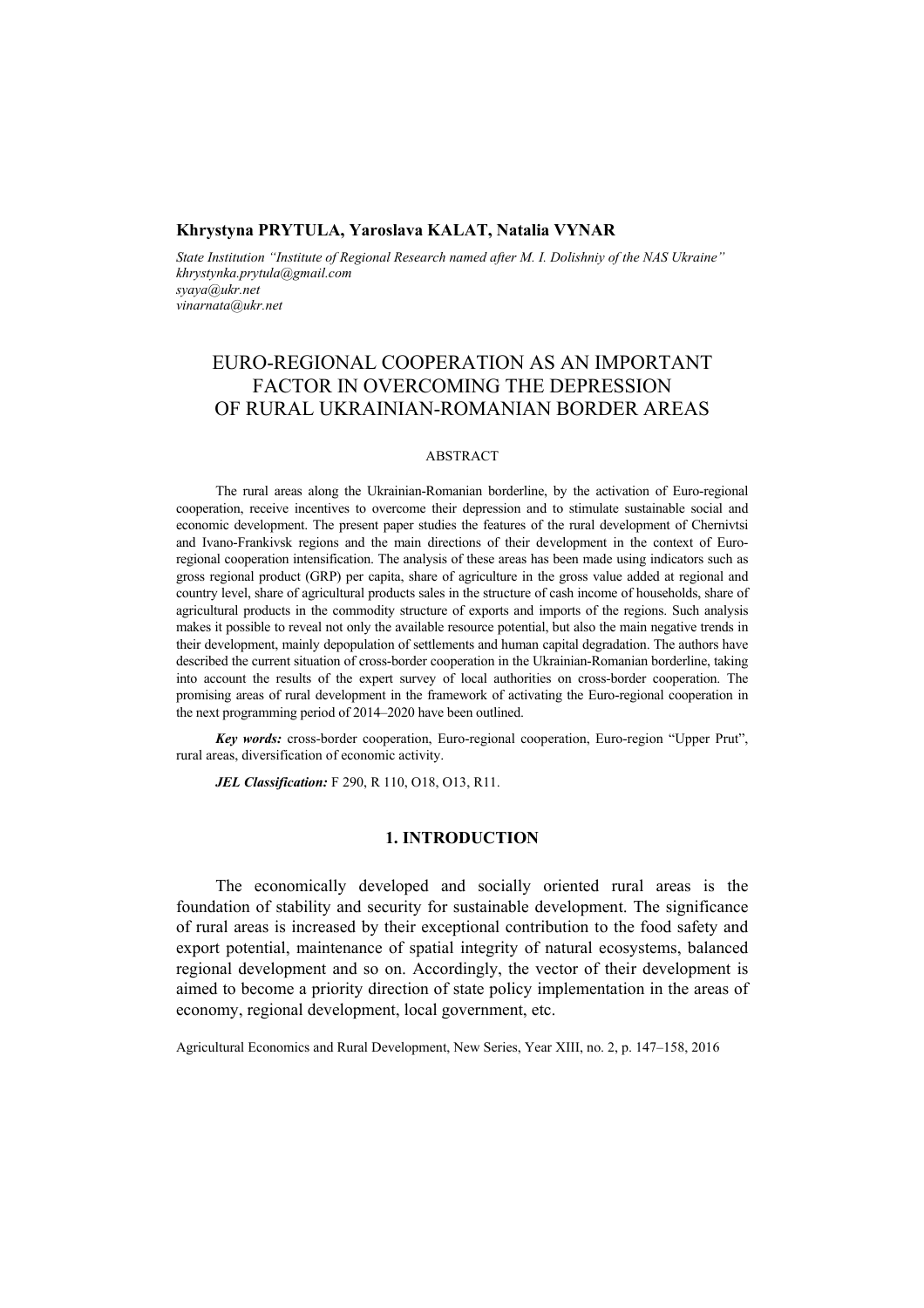#### **2. MATERIAL AND METHODS**

The aim of our investigation is the search for effective tools to overcome the rural development depression of the Ukrainian-Romanian border areas. For this purpose, various research methods have been used, including: economic analysis, comparison, synthesis, expert surveys, statistical analysis, graphs, etc. The information base of the research is the Ukrainian and international legislation related to the research topic, the official materials of the Ukrainian State Statistics Service, regulations of local governments and scientific literature of Ukrainian and foreign experts in regional development, agricultural economics and cross-border cooperation.

### **3. RESULTS AND DISCUSSION**

# 3.1. MODERN FEATURES OF RURAL AREAS DEVELOPMENT IN UKRAINE

The absence of a focused policy on rural areas development, financing needs of these areas by the residual method, leaching of money from the rural areas through deregulation of pricing policies for agricultural and non-agricultural products, etc. resulted in the emergence of a number of problems.

One of these problems was the aggravation of depopulation and degradation processes of rural areas. On 01.01.2014, there were 27,385 registered villages, out of which 369 had no population, which had not been removed from the register. Over the last 10 years, 204 settlements disappeared from the maps (most of the settlements in Sumy region: 59; 57 settlements in Poltava region and 41 settlements in Kirovograd region). The share of villages with a population less than 100 inhabitants is 27.7%, from 100 to 200 inhabitants is 14.5%, from 200 to 499 inhabitants is 25.6%, more than 500 inhabitants is 32.2%.

The most critical situation regarding the depopulation of settlements was noticed in Sumy region, where the proportion of settlements with population of less than 50 persons is 38.5%, in Chernihiv region this proportion is 32.5%, in Kharkiv region it is 30.5%. The most crowded are the rural settlements of the Western region, in Chernivtsi region the share of settlements with more than 1000 inhabitants is 51.5%, in Transcarpathian region it is 47.2%, in Ivano-Frankivsk region it is 39.4%. In terms of population pressure (people aged 60 and over in 1,000 of resident population aged 16–59 years), the "leaders" are Chernihiv (616), Khmelnytsky (502) and Sumy (483) regions, compared to the average of 386 persons in Ukraine. Transcarpathian, Rivne and Odessa regions are characterized by the best value of this index: 256, 313 and 314 persons respectively. Mostly mono-functional rural development, lack of alternative economic activities, low investment attractiveness of the area resulted in a low level of economic activity of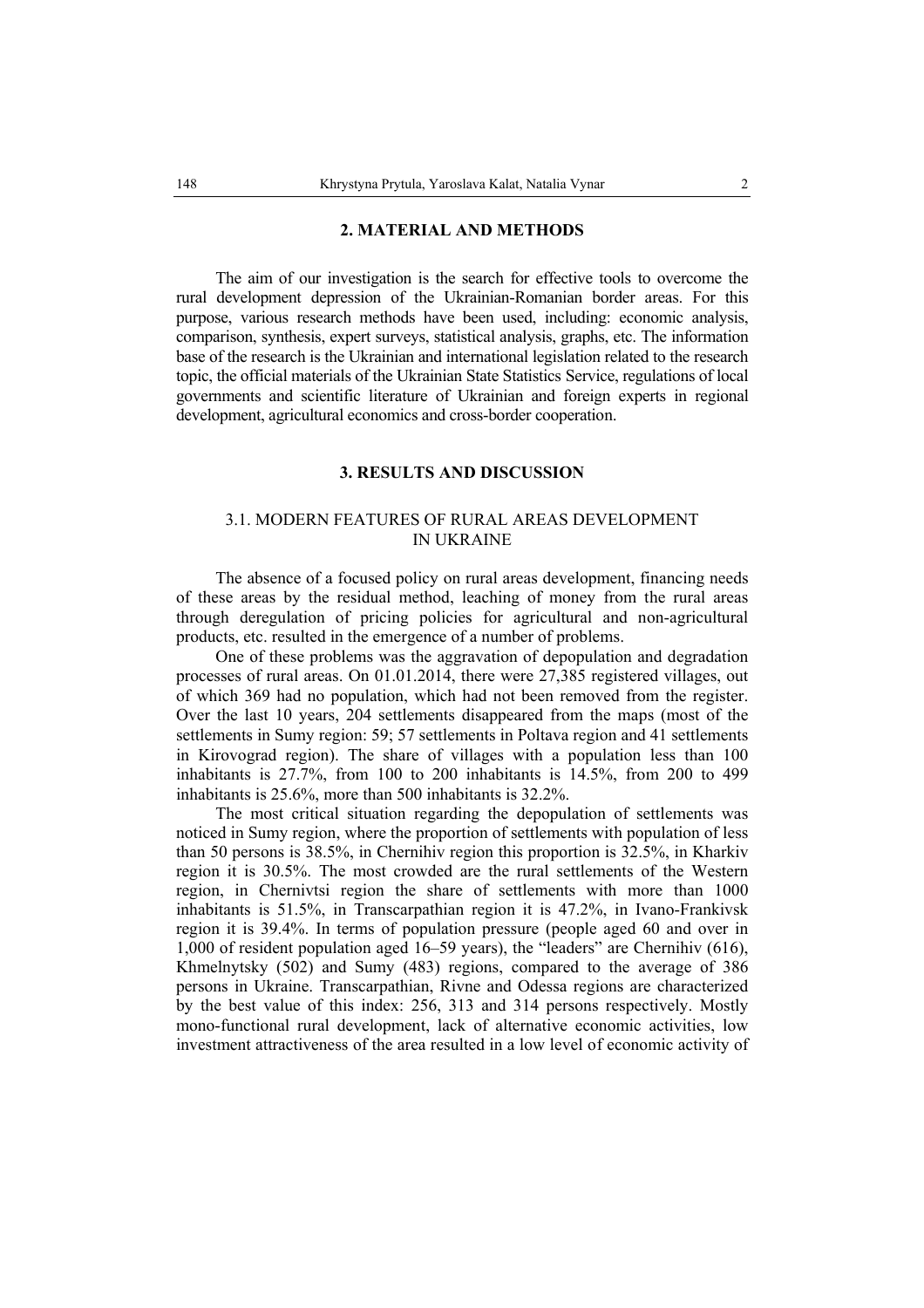the inhabitants in the area. Only almost half of the employed resident population in the rural areas, are actually working in the place of residence (Fig. 1).

The highest share of rural population employed elsewhere than the place of residence has been tracked in the Lviv, Ivano-Frankivsk and Transcarpathian regions (69.1–76.5%), out of which 16.6% and 23.3% from the Ivano-Frankivsk and Transcarpathian regions respectively are working abroad. The lowest value of this indicator has been found in the regions Kherson (28%) and Mykolaiv (37.1%).



Figure 1. Structure of the employed resident population in the rural areas, %.

The lack of employment opportunities aggravates the human capital degradation process in rural areas. The share of rural population aged 16–59 years that was neither working nor studying was 34.7% (2926.8 thousand people) on January 1, 2014. The share of people in this age group, who are activating only in private peasant (subsistence) agriculture is 28% (59% in Rivne and 7% in the Kiev region). Overall, about 3181.1 thousand villagers are activating only in peasant (subsistence) agriculture.

This situation is due to the low economic activity in the territories: in about one-third of rural areas there are no business operators, and on the territory of 71% of villages there are no industrial and agricultural facilities. The largest number of settlements without economic operators have been found in Kharkiv, Zhytomyr and Lviv regions, 924 (56% of settlements), 770 (48%) and 768 (41%) of rural settlements respectively.

Taking into account the high proportion of households involved in the production and sales of agricultural products, it is important to promote local initiatives and cooperation in the area. However, at present, there is no functioning agricultural services cooperative on 97% of rural areas territory.

This situation requires the adoption of measures in order to reach the rural development objectives. Depending on the selected criteria, several types of objectives can be differentiated: strategic (future oriented) or tactical; goal-oriented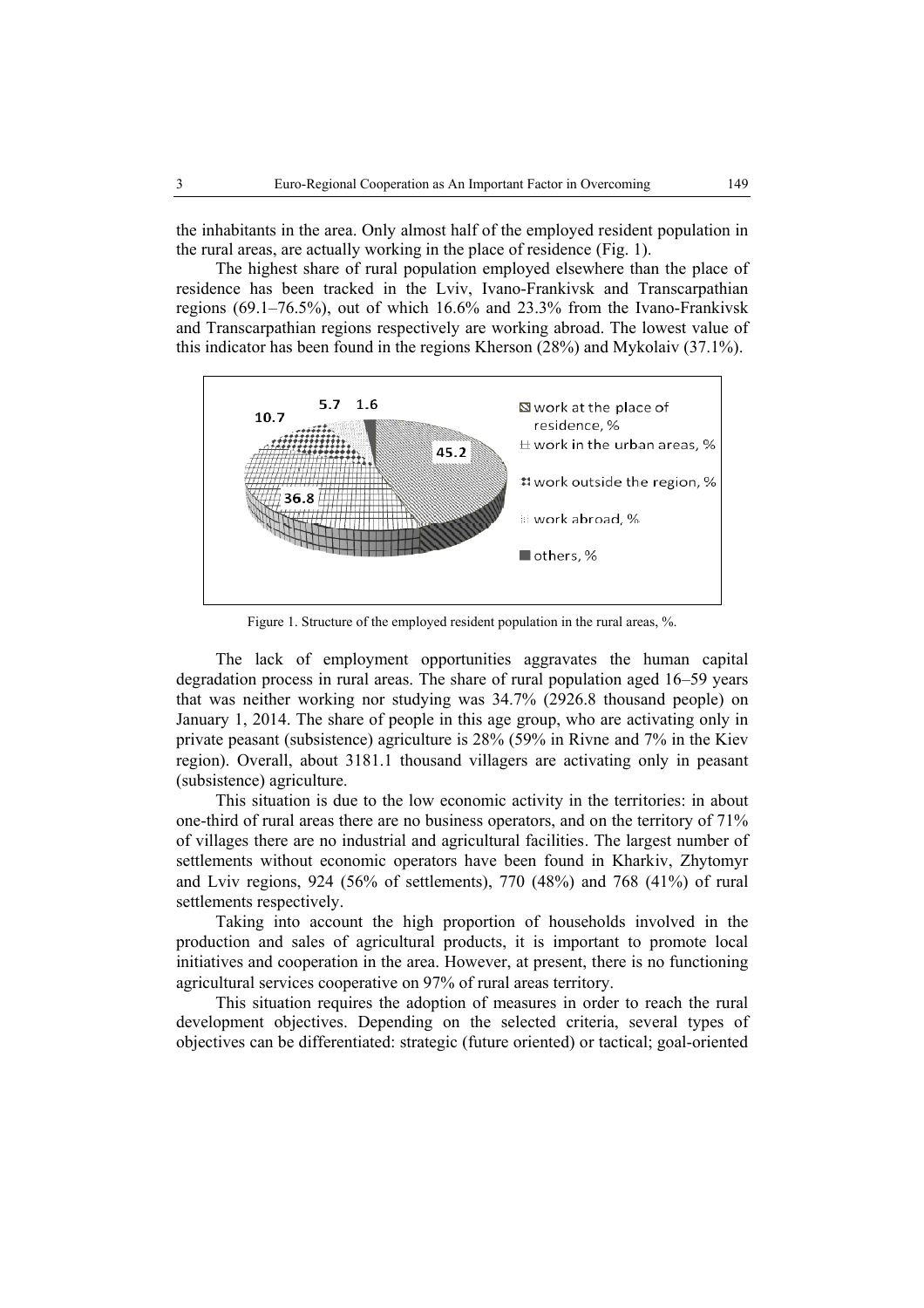(environmental, cultural or financial, etc.); level-oriented (at which level the goal should be achieved – national or local level, etc.

In 2014, the employed rural population totaled 5,292.4 thousand people, out of which 43.4% were informally employed. Having in view the limited employment opportunities for rural residents and the functioning of the informal employment sector, which is mostly the main income source, it is necessary to create conditions to foster the development of alternative non-agricultural economic activities.

An important factor and goal (at the same time) in the development of rural areas is the rural economy diversification, as opposed to the mono-functional rural development and high share of agricultural employment that are prevailing today.

# 3.2. THE DEVELOPMENT OF UKRAINIAN–ROMANIAN BORDERLINE RURAL AREAS

The unbalanced territorial development of Ukrainian regions results in an asymmetry of social and economic development levels, which often leads to underdevelopment of certain areas. These territories become economically depressed as they have no resources of their own to overcome negative tendencies.

Currently, the border regions of Ukraine significantly lag behind the other regions of the country by their development level. Particularly,

• by the gross regional product (GRP) index per capita – by  $35-36\%$ ,

- by the average monthly salary by  $19\%$ ,
- by the average level of pension by 10%,
- by the investments per capita by 35%.

At the same time, asymmetry in the development levels between adjacent border territories of Ukraine and neighboring countries persists and continues to increase. Moreover, such unevenness in development is much higher, depending on the cross-border region:

- the GRP index per capita 3-5 times,
- average monthly salary  $-2-3$  times,
- average level of pension 2-3 times,
- number of enterprises in 10,000 persons 3-4 times,
- investments per capita 4-5 times.

The comparison of adjacent border regions of Ukraine and Romania shows a strong asymmetry in terms of social and economic development. In particular, the GRP per capita in Romanian border areas is more than twice higher than GRP per capita in Ukrainian border regions (Fig. 2), while the average monthly wages are almost twice lower (Fig. 3).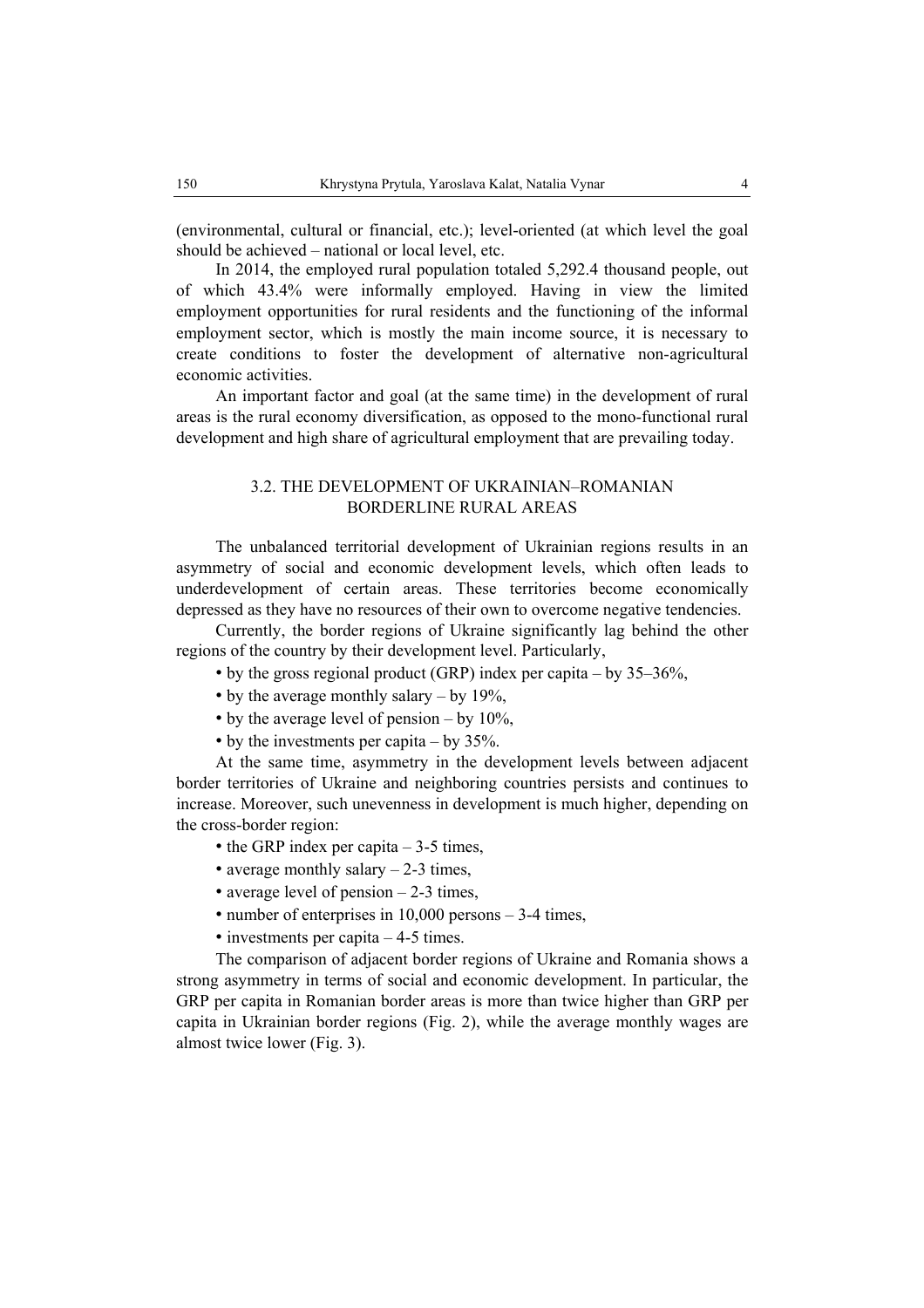

 *Source:* State Statistics Service of Ukraine and Romania.



Figure 2. Dynamics of GRP per capita in the border regions of Ukraine and Romania in 2010–2014.

 *Source:* State Statistics Service of Ukraine and Romania.

Figure 3. Dynamics of average monthly wages of border regions of Ukraine and Romania in 2010–2014.

The border regions lag far behind in their development from the rest of the country. Thus, the gross regional product (GRP) per capita, a key indicator of economic development, shows that Chernivtsi and Ivano-Frankivsk regions lag behind the average GRP per capita in Ukraine in absolute terms, as well as in relative terms (yearly growth rate). In 2005, GRP in the Chernivtsi region was 4,654 UAH/capita, in Ivano-Frankivsk region it was 6,916 UAH/capita, while the gross domestic product (GDP) in Ukraine was 9,709 UAH/capita. By comparison, the same indicators in 2010 were the following: 10,939 UAH/capita, 14,814 UAH/capita and 24,798 UAH/capita; in 2014 it was 16,555 UAH/capita, 27,232 UAH/capita and 36,904 UAH/capita respectively.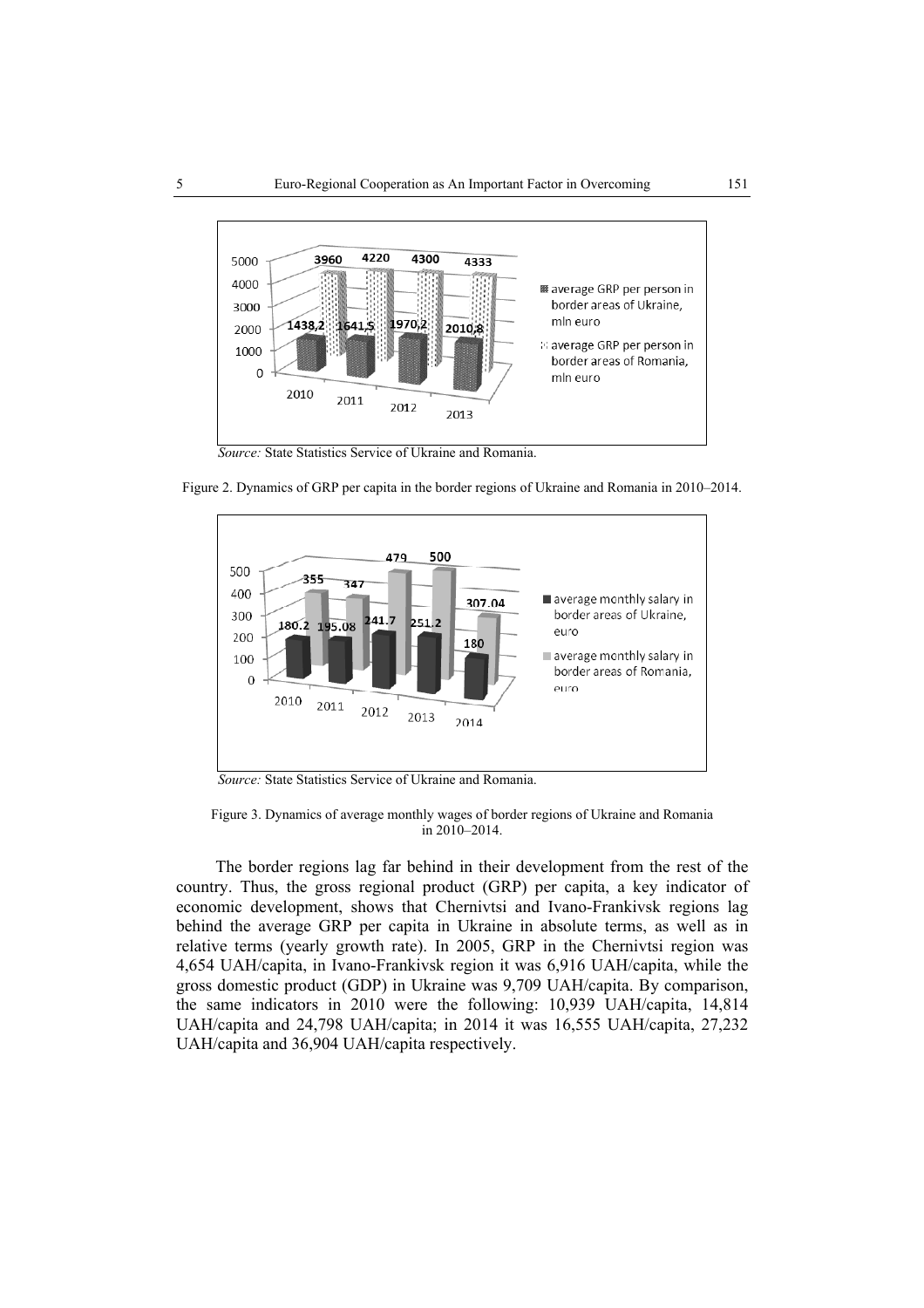The share of agriculture in the gross value added (GVA) of these regions is also quite different from the average in Ukraine. Thus, in the Chernivtsi region, its value ranged from 22.4% in 2009 to 18.7% in 2010; in the Ivano-Frankivsk region, the average in the last seven years was 12.6% of the regional GVA and 9.72% of the national GVA. However, in terms of added value of the agricultural sector, Ivano-Frankivsk region far outstrips Chernivtsi region: for instance, in Ivano-Frankivsk region it reached 2,347 mln. UAH in 2005, 2,347 mln. UAH in 2010 and 4,288 mln. UAH in 2014, while in Chernivtsi region it was 894 mln. UAH in 2005; 1,800 mln. UAH in 2010, and 3,149 mln. UAH respectively.

By comparing the development level of Ivano-Frankivsk and Chernivtsi regions, the first region significantly outstrips the second one. According to Article 9, Paragraph 1 of the Law of Ukraine "On stimulating regional development" of September 8, 2005, the Chernivtsi region can be considered a depressive region (particularly with regard to rural areas), since in the last five years, its GRP per capita was the lowest in the country.

The activities related to the implementation of the Association Agreement between Ukraine and the EU had a significant impact on the potential of rural areas. This impact will be significantly noticeable starting with 2016, when part IV of this Agreement (on establishing a free trade area) comes into force, which until now had been carried out unilaterally. On the one hand, the implementation of the Agreement in the future will ensure the compliance with the agri-environmental regulations for agricultural production, the improvement of the Ukrainian products quality, the access to advanced technologies and techniques, etc. On the other hand, in the coming years it will rather have a negative impact, mainly for the functioning of households.

In 2013, the amount of household cash income was 3501,5 UAH; in its structure, the share of revenues from the agricultural products sale was 10.6%, while the share of incomes from entrepreneurship and self-employment was 3.5%. In the structure of household cash income, wages accounted for 60% in the urban areas and 43.5% in the rural areas. Thus, the income from business activities and from the informal sector is a significant component of rural residents' total resources.

In 2013, the total resources of households in rural areas amounted to 4,104.3 UAH. Meanwhile, the share of the value of consumed products obtained on personal subsidiary farms and from self-produced foodstuffs was 10.2%. In general, in the structure of the total resources, the share of agriculture-related resources was about 20% in the rural areas and 1.6% in the urban areas.

The main agricultural products obtained on the households are milk and dairy products, meat, potatoes, vegetables, fruits and berries. The prices of agricultural products obtained on the households are not competitive compared to their European counterparts because of the low productivity and inefficient pricing.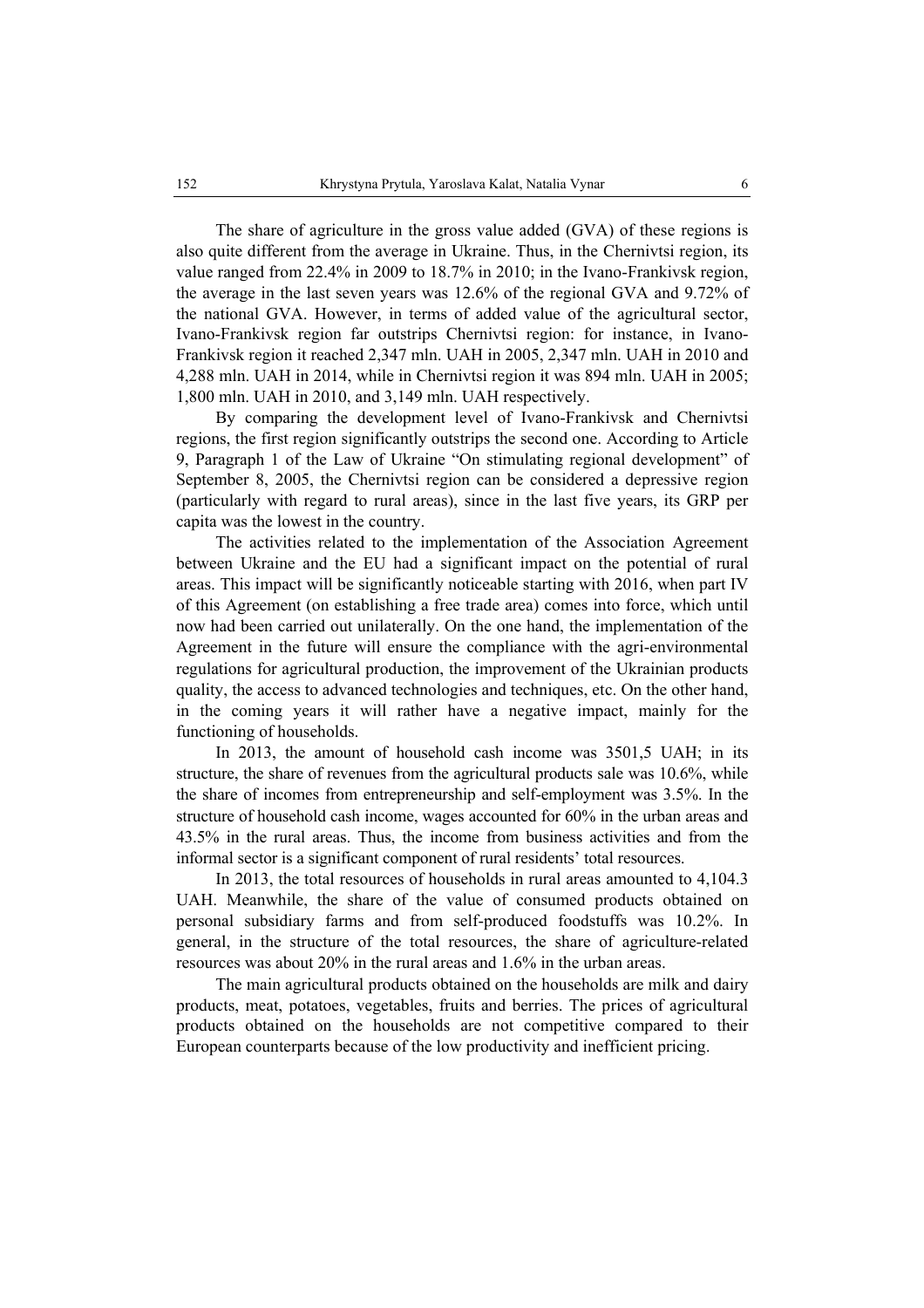Competition caused by increased imports in Ukraine, especially of meat and vegetables, is putting pressure on domestic producers. Consequently, there is a need to develop a system of measures oriented to mitigating potential risks. In particular, this means the possibility of granting temporary state support under the form of access to information, consultancy services, training, etc. in order to avoid further sharp rise in unemployment in rural areas. Education and training can help workers in areas with decreasing demand for labor to retrain and get a job in areas where there are opportunities for new export flows (Ryzhenkov *et al.*, 2013).

The economy of the Ukrainian Regions on the Ukrainian-Romanian borderline is characterized by a high share of employment in agriculture. The average value of this indicator in 2010–2014 was 27.27% in Chernivtsi region and 26.95% and Ivano-Frankivsk region. Moreover, one can notice an increasing trend of the agricultural employment share in both regions, which is not characteristic for highly developed regions.

According to the 2014 data, the share of food and agricultural products in the export commodity structure of Chernivtsi and Ivano-Frankivsk regions was 13.9% and 19.8% respectively; and the share of agri-food products in imports was 9.16% in Chernivtsi region and 2.6% in Ivano-Frankivsk area. In particular, milk and dairy products, poultry eggs and natural honey (11.26%) and cereals (5.19%) are in the top ten most exported goods by Ivano-Frankivsk region in 2014. In the same period, Chernivtsi region mostly exported meat and edible meat products (6.65%), edible fruit and nuts (5.85%) and cereals (4.23%). It should be noted that five products exported by Chernivtsi region and six products exported by Ivano-Frankivsk regions are among the ten Ukraine's most exported goods.

Regarding the structure of imports, it should be noted that except for edible fruit and nuts, agricultural products are outside the top ten Ukraine's most imported goods, which suggests a relatively high self-sufficiency in these products.

The export and import of these regions are mainly focused on the CIS and the EU countries, and to a lesser degree on Asia, America and others. Chernivtsi region mostly exports products to Romania (15,556.1 USD), and mostly imports from Turkey (8,738.1 USD) and Poland (8,316.8 USD). The exports of Ivano-Frankivsk region, the same as of Chernivtsi region, are mostly directed to Romania (51,358.2 USD), whereas the imports are mostly originating from Germany (45,784.1 USD) and Poland (33,290.7 USD). Romania ranks third as regards the share of imports in both regions (22,951.3 USD for Chernivtsi region and 7,486.8 USD for Ivano-Frankivsk region). In general, Ukrainian trade relations with Romania are strong enough, though these countries cannot be called important trade partners, as the imports from and exports to Romania account for  $2.07\%$  and  $0.98\%$  respectively<sup>1</sup>.

<sup>1</sup> Data of Central Statistical Office of Chernivtsi region and Central Statistical Office of Ivano-Frankivsk region for January–August 2016.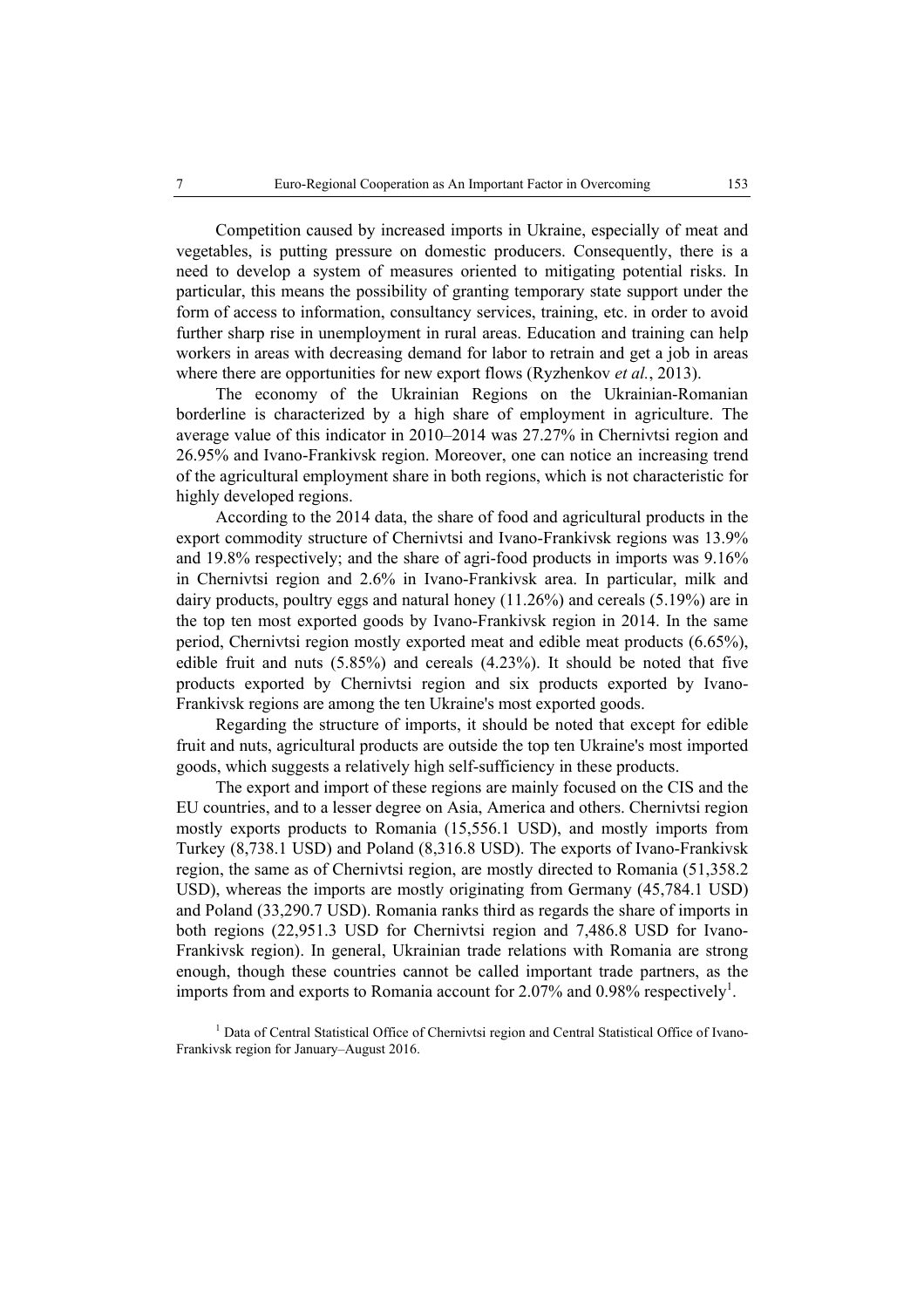## 3.3. EURO-REGIONAL COOPERATION AS A TOOL IN OVERCOMING THE ECONOMIC DEPRESSION IN RURAL AREAS ON THE UKRAINIAN–ROMANIAN BORDER LINE

Nowadays, cross-border cooperation is an effective tool to implement the state regional development policy in the borderline rural areas, which is essential to foster the economic development of these regions, to improve the access of Ukrainian goods on the European markets, to expand the labor market and so on. The rural areas included in the cross-border cooperation get more opportunities for private employment of residents, business development, provision of infrastructure in the areas; and the formation of growth poles becomes possible by the new forms of TCS.

In the Ukrainian realities of today, cross-border projects as a noninstitutionalized form of cross-border cooperation are the most effective according to the results of expert survey of local authorities on cross-border cooperation, held in preparation for the annual scientific analytical report "Development of crossborder cooperation" (Prytula *et al.*, 2016).

Expert survey addressed to the representatives of local authorities on issues of cross-border cooperation, conducted by the "Institute of Regional Studies named after M. Dolishniy of National Academy of Science of Ukraine", shows that the Euro–regions, which are the most effective forms in the EU, took only the fourth place here. This means that the role of Euro-regions in the development of border regions, including rural areas, is underestimated because the appropriate conditions for the effective operation of cross-border structures have not been created and their functioning in these conditions appeared to be ineffective (Fig. 4).



Figure 4. The effectiveness of cross-border cooperation forms as regards their impact on regional development in the cross-border Ukrainian-Romanian region<sup>2</sup>.

<sup>2</sup> Survey conducted in accordance with the Decision of the Bureau of Economics of the National Academy of Sciences of Ukraine of October 29, 2013, №11), 2015.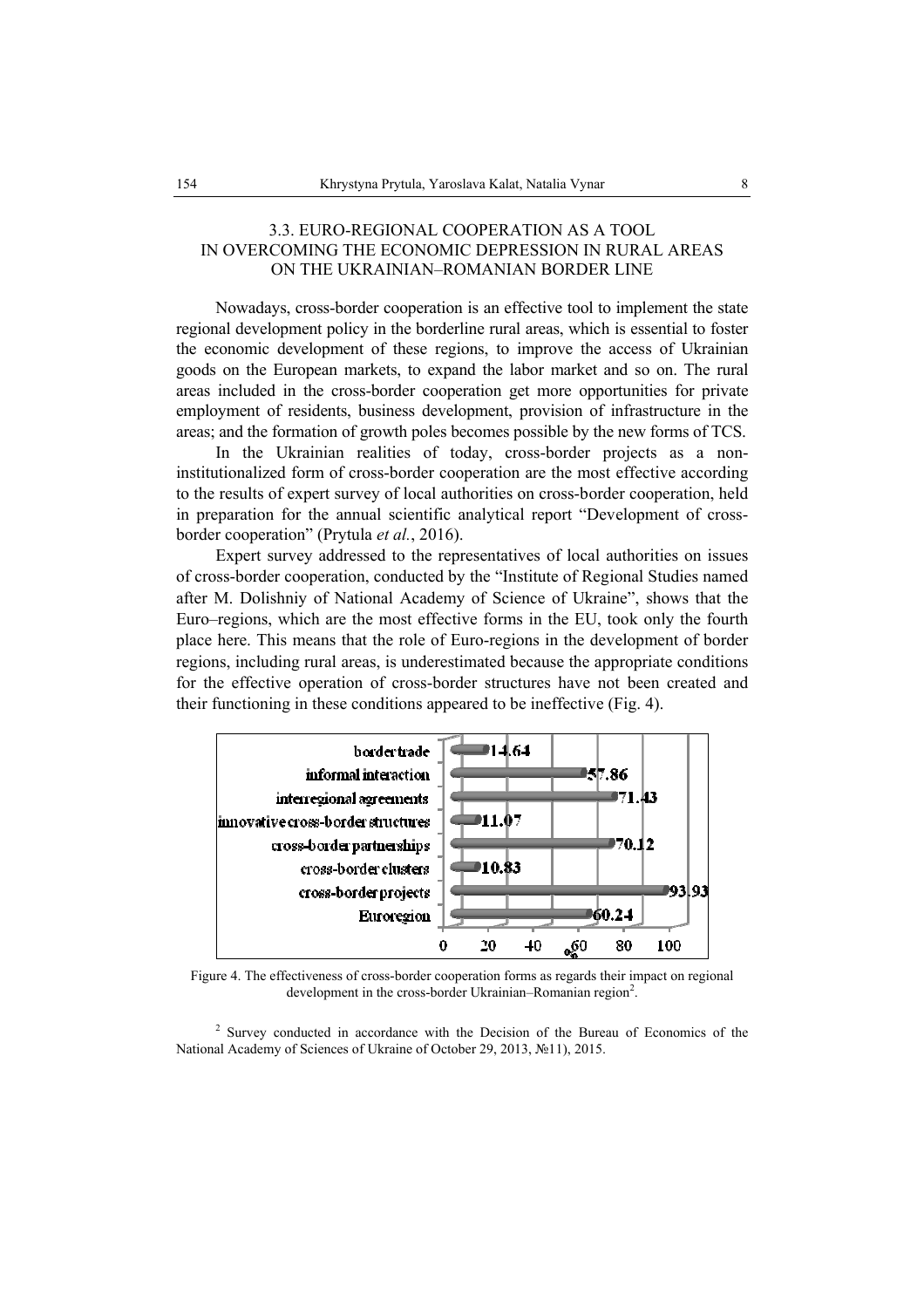The same applies to cross-border trade, whose influence on the development of the border region according to experts is not defining (14.64%). However, with the signing of the Agreement on local border traffic (of 02.10.2014) between Ukraine and Romania, the number of border crossings has grown (Table 1) and informal border trade intensity has increased as well. A deterrent factor of crossborder cooperation in the Ukrainian–Romanian borderline is a poor border infrastructure: the border length of Ivano-Frankivsk region and Romania is around 50 km, with no checkpoint; the border length between Chernivtsi region and Romania is 226.4 km, with one rail, one road and one pedestrian crossing point.

Active participation in regional cross-border cooperation makes it possible to generate incentives for economic growth at local level in border areas. This applies to the participation of Ukrainian border regions, mainly the Euro-region "Upper Prut", which enables raising additional funds from the EU structural funds, as well as financial support at the state level necessary to solve common problems of cross-border regions on the Ukrainian-Romanian borderline.

|                    | Years      |             |            |             |            |
|--------------------|------------|-------------|------------|-------------|------------|
| Indicators         | first half | second half | first half | second half | first half |
|                    | of $2014$  | of $2014$   | of $2015$  | of $2015$   | of $2016$  |
| The amount of      |            |             |            |             |            |
| Ukrainian-Romanian |            |             |            |             |            |
| border crossing to | 219.1      | 291.1       | 266.2      | 403.8       | 408.6      |
| leave Ukraine (in  |            |             |            |             |            |
| thousands)         |            |             |            |             |            |
| The amount of      |            |             |            |             |            |
| Ukrainian-Romanian |            |             |            |             |            |
| border crossing to | 324.8      | 322.9       | 427.8      | 405.7       | 412.9      |
| enter Ukraine (in  |            |             |            |             |            |
| thousands)         |            |             |            |             |            |

| Table 1                                                                                              |
|------------------------------------------------------------------------------------------------------|
| Influence of the Agreement <sup>3</sup> on small border traffic upon border crossing intensification |

One of the tools used by the border regions on the Ukrainian–Romanian borderline is the involvement of financial resources from the EU structural funds, Cross-border Cooperation Program of the European Instrument of Neighbourhood and Partnership (CBCP EINP). In the previous programming period CBCP EINP "Ukraine – Romania – Moldova" (2007–2013), 6% of the projects implemented by the Ukrainian side were aimed at the development of agriculture, forestry and fisheries, which shows the rural development importance for the Ukrainian regions. From the part of the Ukrainian state, the support for the development of border regions consists in the adoption of the new State Cross-Border Cooperation Program for 2016–2020, where the priority cooperation areas with the Romanian border regions have been identified.

<sup>3</sup> The Agreement was signed on October 2, 2014 and came into force on May 14, 2015.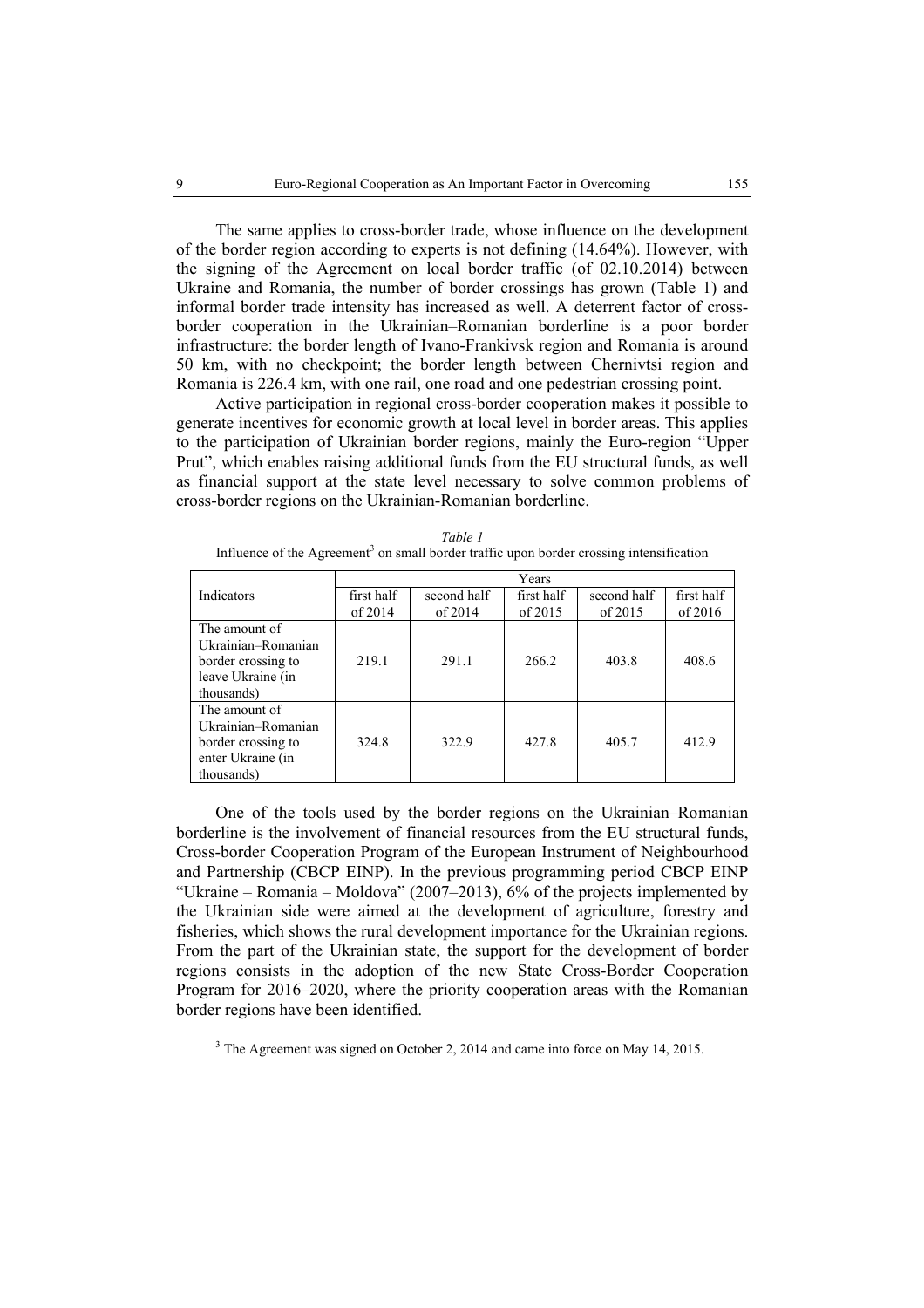These areas are the following: infrastructure, which is the basis for the development of the whole region, including rural areas; environment protection; increased cooperation in education, research, technological development and innovation<sup>4</sup>. State financial assistance may be available to certain designated projects, among which are those implemented in Chernivtsi and Ivano-Frankivsk regions. Although these projects are mainly focused on the conservation of heritage and the development of infrastructure and are not directly related to agriculture, they will help anyway the development of rural areas.

A promising opportunity for the development of Ukrainian–Romanian borderline is CBCP EINP "Ukraine–Romania" 2014–2020, which should amount to 60 mln. Euros of financial resources for its implementation. According to the first draft of the program, 30% of funds will be used for large infrastructure projects. The remaining funds will be allocated to projects in the following areas: education, research and innovation  $(6\%)$ , culture and historical heritage  $(10\%)$ , availability of regions (20%), security (24%). The remaining 10% will be used for technical assistance.

Ivano-Frankivsk being the main region, and Chernivtsi being the secondary region, they have the opportunity to raise additional funds under CBCP EINP Hungary – Slovakia – Romania – Ukraine, 2014–2020, the program budget amounting to 73.952 million Euros.

#### **4. CONCLUSION**

The heterogeneity of rural communities makes it possible to accommodate the systemic and institutional approaches in the study of rural areas. In order to smooth such heterogeneity, the state regional rural development policy measures based on the effective realization of their potential should be promoted; they are the following:

• allocation of rural areas as a separate object of state statistical observations and elaboration of a monitoring system for their development;

• involvement of rural communities and rural public institutions to actively participate in the elaboration of rural development programs; establishing partnership relations between participants in the design of rural development policies (government, NGOs, local authorities, etc.) in order to establish priorities and specific development measures. The initiative from above must be actively complemented from below, which would allow finding adequate and effective instruments able to influence the improvement of the current village status;

4 State Cross-Border Cooperation Program for 2016–2020 (http://zakon3.rada.gov.ua/laws/show/554- 2016-п/page)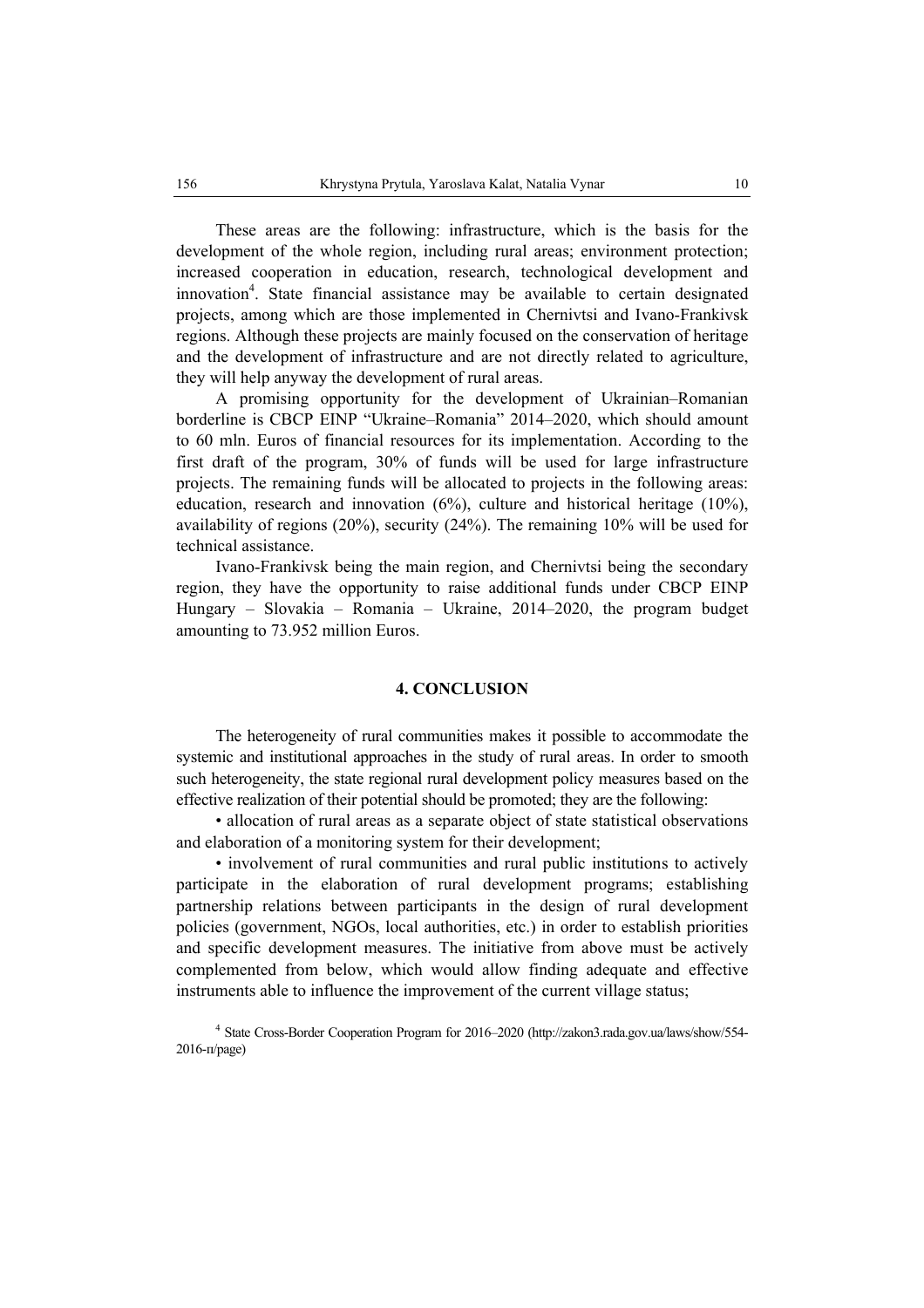• establishment of an individual approach to solve the development problems of each rural area, taking into account the characteristics of its economic, social and environmental development;

• elaboration of an incentive system to attract businesses in setting up new production activities in the rural areas;

• creation of well-functioning markets for agricultural products, raw materials and food, aiming to ensure the profitability of agricultural production and infrastructure development of the market;

• ensuring information availability (creation of information centers) on input and output current prices, supply and demand; markets; new technologies in agricultural production, etc.;

• development of a set of measures aimed at improving the quality of education in rural areas, in order to ensure the rural residents' competitiveness on the labor market; raising the professional level of staff working in local government; providing soft loans for vocational or higher education of rural youth (with its repayment after graduation);

• involvement of public procurement system in job creation in depressed rural areas;

• establishment of legal, financial and information basis for green tourism promotion as an important component of social and economic regeneration of rural areas;

• improvement of the system of land relations, aiming at overcoming the existing differences between the current estimated and market land value; strengthening of land management control;

• development of environmental legislative framework and strengthening the administrative, criminal and property liability for damage to the environment.

In order to increase the efficiency of the Euro-regional cooperation and its impact on rural development in the Ukrainian–Romanian border the following actions should be taken:

• Euro-regional cooperation intensification through networking, signing of inter-regional partnership agreements, development of cross-border projects, etc. between border rural areas of Ukraine and Romania;

• creation of associations of local authorities operating within the "Upper Prut" Euro-region on each side of the partner borders and promoting the participation of residents in the development of rural areas in their territory;

• creation of consulting and coordinating centers for providing services, for the elaboration of cross-border projects, for partner search, and for implementing these projects to the benefit of border residents of rural areas in the "Upper Prut" Euro-region.